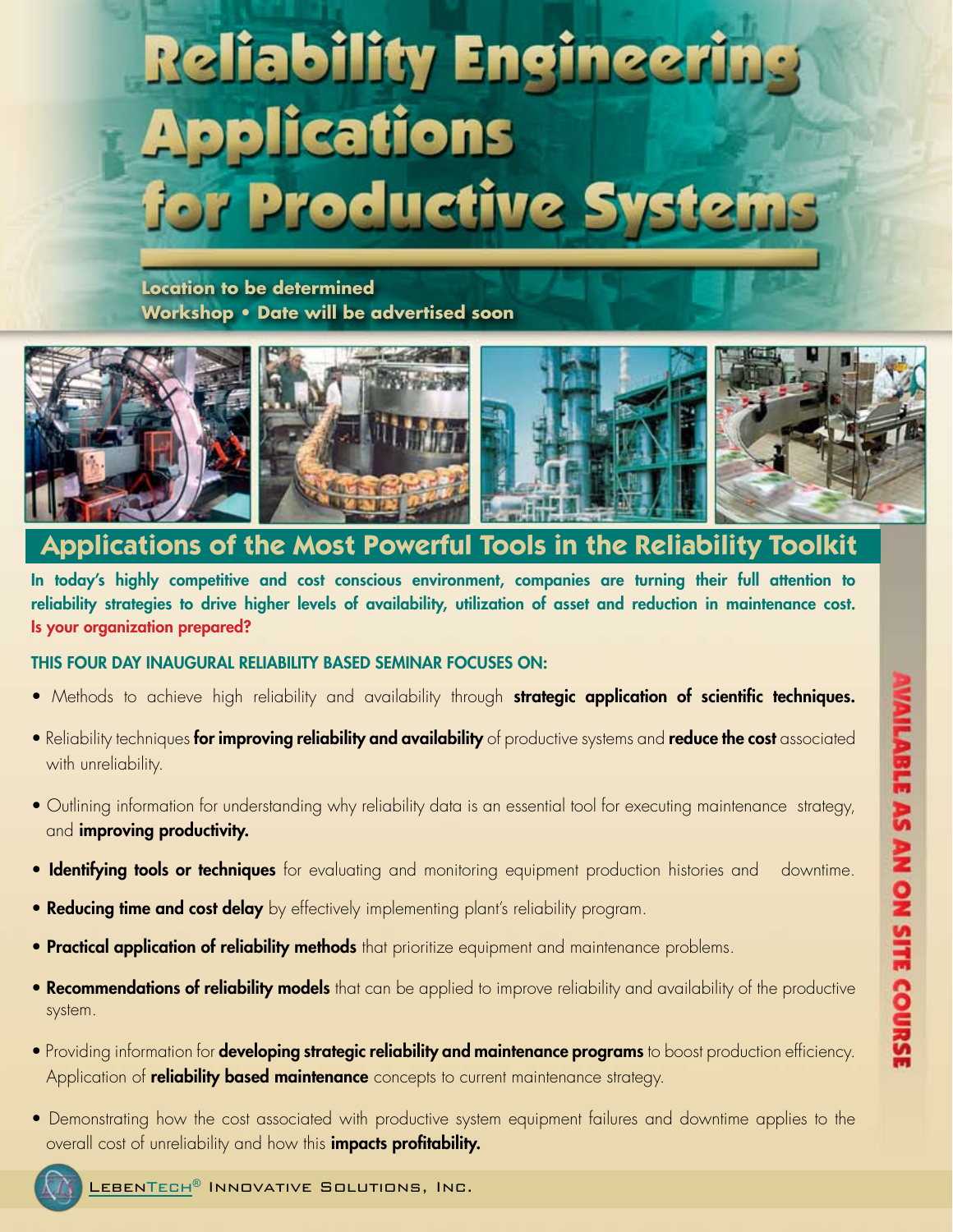

#### Are you getting the most out of your plant asset?

High maintenance cost, less than optimum equipment and process reliability are major concerns in today's process industries. Now you can transform your maintenance engineering knowledge into best practice with training in reliability engineering applications. Information acquired from this training can be used to define future improvement efforts and set expectation from team members.

This four day, comprehensive, hands-on seminar, designed for both the new and seasoned practitioner, provides you with all the tools you need to help you initiate your reliability analysis. Learn the development and use of reliability engineering techniques and applications for improving reliability in industries.

As the global market changes and competition in the market place escalate there is less tolerance for high maintenance cost or unplanned downtime. Processing industries are experiencing the pressure of rising cost, global competition, and the need to improve work force efficiency and productivity.

Companies must ensure that their productive system is very reliable and is operating at a high level of availability. Reliability implementation has the greatest profit potential of any production or maintenance function - a guaranteed way to quickly improve availability performance and profitability.

Based on **current reliability practice and proven application** coupled with our vast expertise, we provide you with information and activities to better equip you to implement reliability program plan for your plant. These interactive sessions include information on developing a reliability model, analyzing failure data and making decisions relevant to the improvement of reliability, maintenance, and availability.

We present real world illustrations of fundamental reliability technique that will help you **increase productivity** and lower overall cost – which means faster repairs, less downtime and **greater availability.** Reliability application in productive system is of paramount importance in high performance organization. Let us help you achieve great success through practical reliability application that will enable you to become the best of the best.

### Productive Systems Reliability Engineering Application

# Who should participate in the training?

**Production Supervisors:** The training exposes them to new tools for understanding how reliability applications can improve reliability of processes. They will learn how to influence improvement in availability, and how they can assist in reducing process failures.

**Maintenance Engineers:** will identify new engineering modeling techniques for predicting reliability of process based on how equipment is operated and maintained for justifying equipment reliability.

**Managers:** will determine that the business aspect of reliability applications is helpful for measuring improvement in process and equipment to reduce cost of unreliability associated with equipment availability.

**Maintenance Planning Personnel:** They will find reliability tools and techniques helpful for understanding failure data in their CMMS systems, and how failure data is used to justify making equipment more reliable as a business decision.

**Process Engineers:** They will learn how to influence improvements in availability, how they can assist in reducing process failures, and how they can calculate the cost of unreliability for making business decisions to attack problems of unreliability

**Reliability Engineers:** will learn how to approach reliability as a collaborative process between management, design, process operations and maintenance.

#### **Prerequisites**

- 1. Basic understanding of probability and statistics
- 2. Basic knowledge of maintenance strategies



**Improve Productivity [20% - 25%], Reduce Risk, Vulnerability, & Maintenance Cost [25% - 30%]**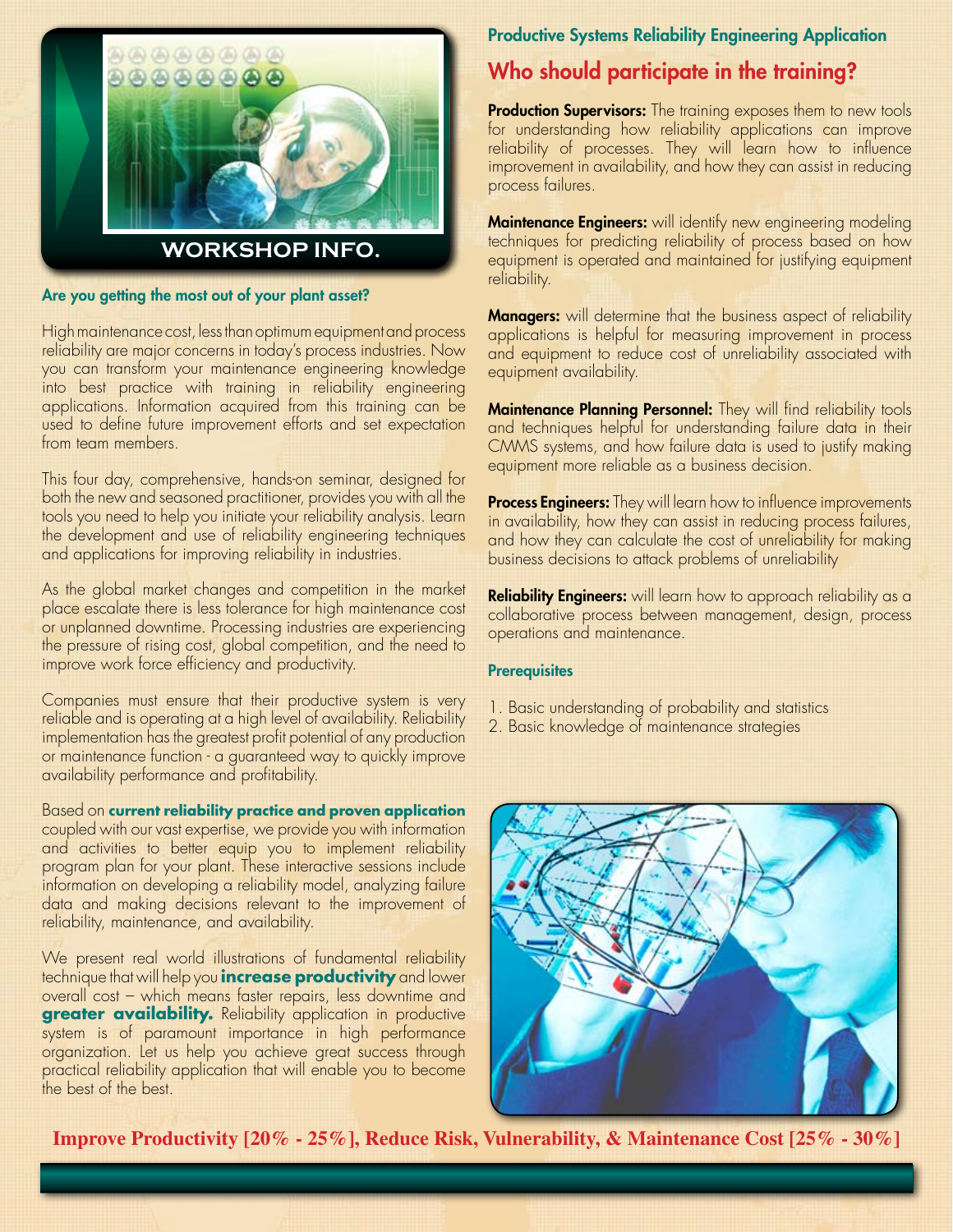

**learning Objectives**

Upon completion of this training participant shall be able to:

- Develop basic understanding of applying statistical concepts and distribution for reliability data analysis.
- Outline how the application of RCM technique can be applied to managed failure and risk to meet specific business goals [MTBF specifications, Maximum downtime allowed].
- Demonstrates how maintenance impacts reliability.
- Recognize reliability specification.
- Distinguish between the different concepts of availability and determine system availability.
- Identify reliability strategy for optimizing maintenance
- Select the appropriate data collection method for documenting failure data.
- Develop general understanding of how reliability techniques are applied in production environment.
- Apply reliability method to determine if current maintenance strategy is optimal.
- Utilized reliability application to quantify risk associated with failure event.
- Identify and apply methods for analyzing repairable system.
- Utilized statistical application such as Weibull analysis to evaluate failure data.
- Apply maintainability techniques to predict MTTR.
- Perform a quantitative evaluation of the Fault Tree.
- Predict failure using data from existing maintenance record.
- Utilize reliability data to establish optimum maintenance schedule for planned shutdown.
- Utilize reliability data to identify potential catastrophic and critical failures.
- Develop a reliability model for their plant or production system.
- Determine the appropriate data to collect for reliability analysis.
- Develop a model that can be utilized for improving reliability of their production system.
- Determine cost associated with unreliability of productive system.
- Evaluate failure associated with production system and determine reliability.
- Determine production line availability.



# **Reliability**



# **Productivity**

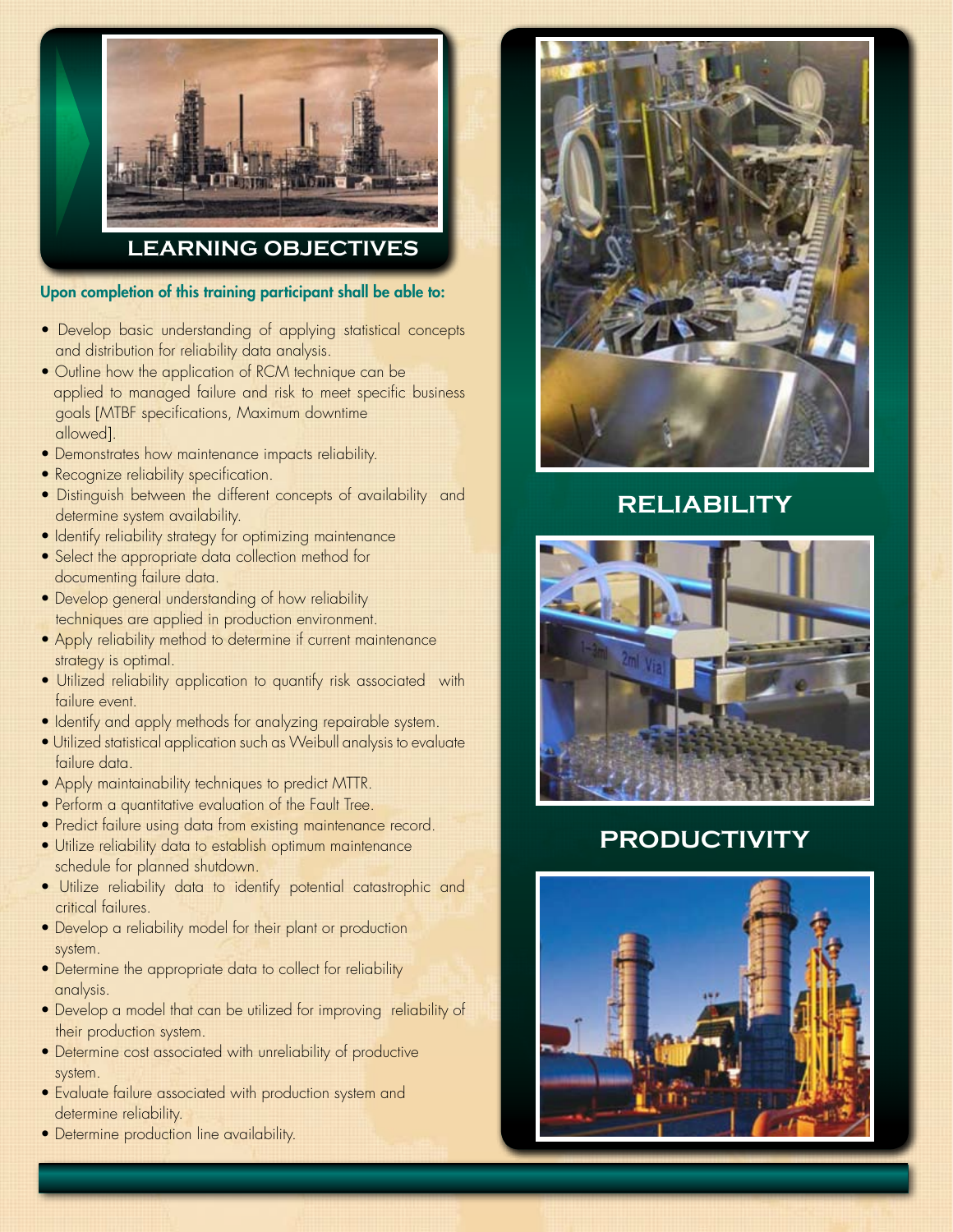# **Seminar Content \* Course Code –** PSREA 401

# **DAY 1 - Date will be advertised soon**

### 8:30 - **registration & Morning CoffeE** 9:00 - **Chairman's opening remarks**

### 9:15 am - **Module 1** Introduction to Reliability Concepts

- Key reliability considerations in productive systems
- What is reliability / Definition of reliability
- Operational reliability
- Reliability Engineering
- Typical manufacturing reliability related measures
- Basic definitions of reliability
- Drivers of reliability
- Need for reliability in manufacturing
- Reliability activities and product life cycle
- Cost benefits of investment in reliability
- Failure definition
- Understanding reliability specifications
- Why items or equipment fails
- Repairable and non-repairable system [Repair Policy]

### 10:50 am - **Module 2** Reliability Performance Reporting

- How to setup
- What metrics to track
- Design phase reliability tools
- Manufacturing phase reliability tools

# 11:30 am - **network lunch**

### 12:30 pm - **Module 3**  Probability and Statistics for Reliability Application

- Introduction to Probability
- Discrete and continuous distribution
- Methods of estimating failures
- Using Hypothesis Testing to solve reliability problems
- WEIBULL Application and its use in reliability
- Software application for WEIBULL analysis
- Interactive exercise

### 3:05 pm - **Tea and networking** 3:30 pm - **Module 4** Productive System Reliability Models

- Models that illustrate basic series reliability
- Application of basic parallel reliability model
- Use of active redundancy to improve reliability
- Identification and application of models designated as standby redundancy
- K-out-of-n configuration application
- Interactive exercise

# **DAY 2 - Date will be advertised soon**

### 8:30 am - **registration and morning coffee** 9:00 am - **Chairman's opening remarks**

### 9:15 am - **Module 5** Equipment Reliability Quantification

- Reliability Block Diagram [RBD] Modeling
- Reliability modeling and analysis of a plant or production system equipment
- Fault Tree Analysis [FTA] for reliability risk assessment
- Success Tree Analysis [STA]
- Quantitative analysis of fault tree
- Interactive exercise

#### 10:50 am - **Coffee and networking**

### 11:00 am - **Module 6**

### Data Collection & Corrective Action System

- FRACAS application in production operation and as a DC<sub>S</sub>
- Application of RCFA to improve equipment reliability
- Reliability Trend analysis application for reliability evaluation
- CMMS as a viable option as a data collection system [DCS]

### 1:30 pm - **networking lunch**

### 2:30 pm - **Module 7** Maintainability & Preventive Maintenance

- Basic concepts and definitions
- Quantifiable measures of maintainability
- Analysis of downtime
- Maintenance concepts and procedures
- How to perform maintainability predictions
- Maintenance strategies
- How to decide on PM schedule
- Optimum schedule for preventive maintenance
- Reliability under preventative maintenance
- Analytical maintenance models

### 5:10 **chairman's closing remarks**

#### 5:10 pm - **chairman's closing remarks**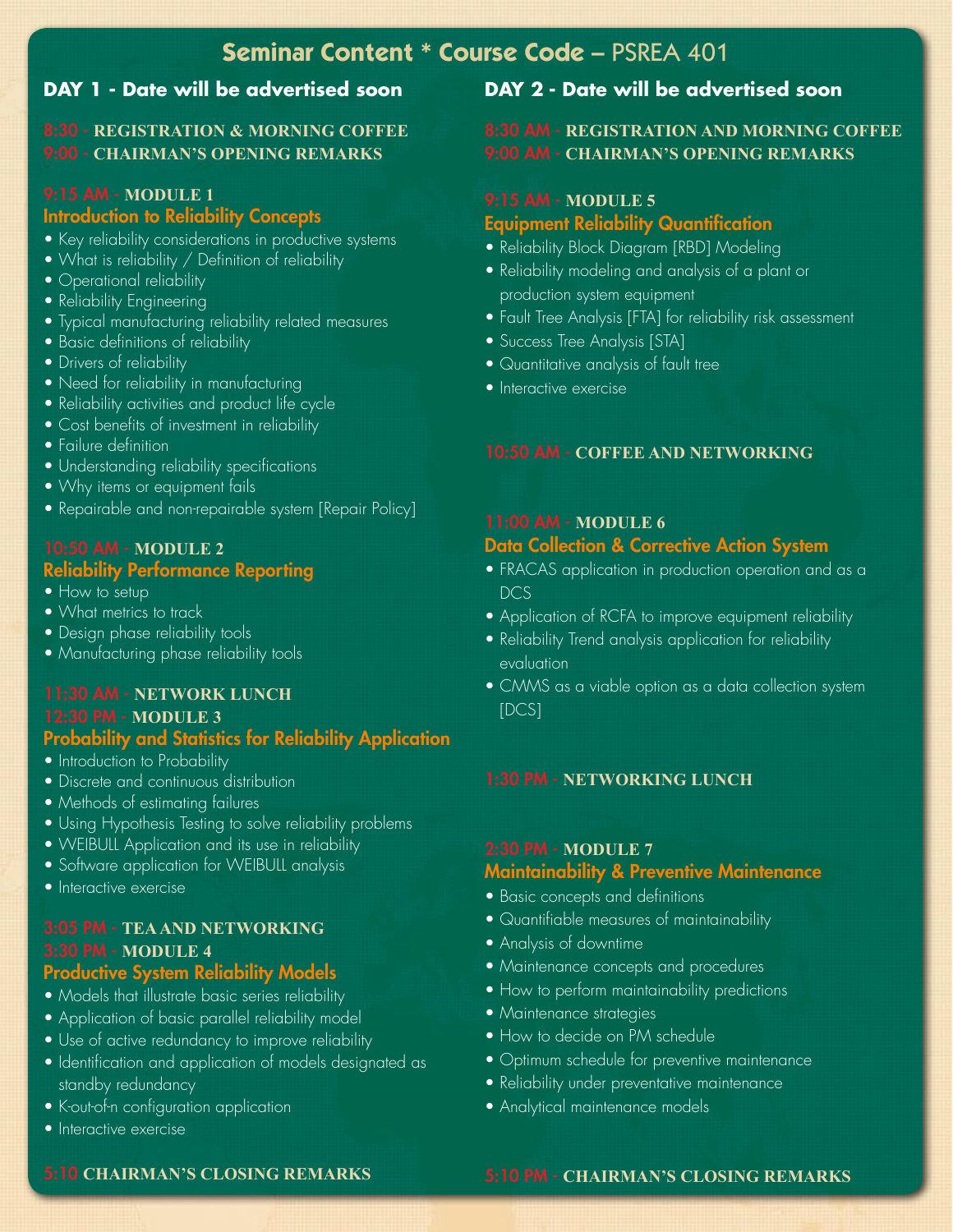# **Seminar Content \* Course Code –** PSREA 401

# **DAY 3 - Date will be advertised soon**

## 8:30 am - **morning coffee** 9:00 am - **Chairman's opening remarks**

## 9:15 am - **Module 8** Reliability Analysis of Repairable System

- Patterns of failure
- Methods of analysis
- Selecting the appropriate model
- Mean Cumulative Function
- Non-parametric analysis application
	- 1. Renewal
	- 2. Non-Homogeneous Poisson Process [NHPP]
	- 3. NHPP with power intensity
- Parametric analysis application
- Use of software application to perform analysis
- Interactive exercise

### 11:50 am - **network lunch** 12:50 pm - **Module 9** Productive System Equipment Reliability

# • Reliability improvement process step

- 
- Overall Equipment Effectiveness [OEE]
- Introduction to PFMEA concepts and applications
- Methods for evaluating reliability growth of equipment in production
- Predict failure from maintenance record using Crow- AMSAA model
- Software application to evaluate multiple production systems
- Interactive exercise

# 3:25 pm - **tea and networking** 3:40 pm - **Module 10** Methods for Evaluating Productive System

- **Availability**
- Introduction to Availability
- Availability classifications [Ainh, Aa, Oa]
- Availability concepts and definitions
- Availability of repairable systems
- Determining availability of existing system
- Optimizing productive system availability
- System Availability
- Practical application illustrating cost of Unreliability
- Impact of R&M on operational availability
- Factors that affects availability
- Interactive exercise

# **DAY 4 - Date will be advertised soon**

### 8:30 am - **morning coffee** 9:00 am - **Chairman's opening remarks**

### 9:15 am - **Module 11 Process Reliability**

- Overview of Process Reliability Application
- Process reliability definitions
- Weibull application of process reliability
- Process Weibull probability plot
- Identification of reliability losses
- Identification of efficiency and utilization loss
- Factors that leads to increased reliability
- Models for the cost of unreliability

### 10:20 Am - **Module 12** Asset Performance & Reliability

- Introduction to reliability centered maintenance [RCM]
- Candidates for RCM Analysis
- RCM Modeling Process
- Impact of proactive maintenance [Predictive and Preventative]
- Optimum maintenance policy
- Reduction in maintenance spending through RCM
- Continuous Improvement Application
- Maintenance Optimization
- Building blocks for asset performance and reliability

# 12:30 pm - **networking lunch** 1:30 pm - **Module 13**

# Special Industry Application Examples

- Transit system reliability analysis
- Power system reliability analysis
- Communication system reliability analysis
- Oil Analysis
- Airline Applications

### 3:05 pm - **tea and networking** 3:45 pm - **Module 13** Special Industry Application Examples

- Network Application
- Warranty Analysis
- Life Data Analysis
	- o Cutting Tool
	- o Brake Pad

### 5:10 pm - **chairman's closing remarks**

### 5:10 pm - **chairman's closing remarks**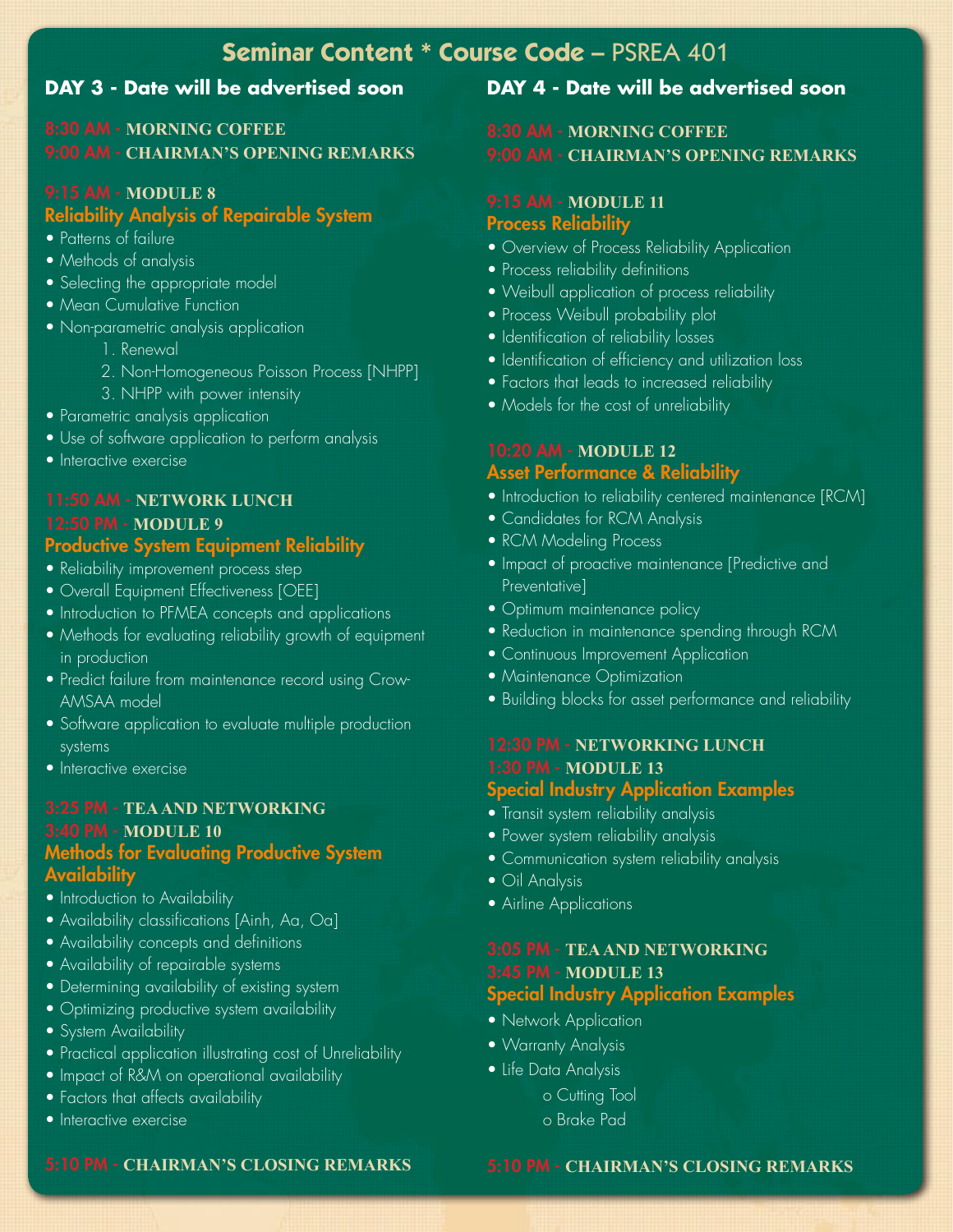# MEET THE SUBJECT MATTER EXPERT



### Lennox Bennett

Lennox is an engineering consultant with more than 20 years in the field of education and the private sector. He worked eight years as a professional engineer five of which was spent as a reliability and manufacturing engineering consultant. His experience spans the following industries: education, consumer products, defense, printing, aviation and manufacturing. During the last eight years he worked internationally with numerous organizations, providing support in their manufacturing process analysis, reliability program planning and development, reliability testing and analysis, and application of specialized reliability techniques to their process and product.

Mr. Bennett has three years formal training in Industrial Technology [Teaching] with a specialization in mechanical technology. He worked for 9 years as an industrial instructor teaching and training students in technical schools as well as employee from various industries. He taught manufacturing process applications and mechanical engineering drawing and design. During his tenure as a teacher 80% of his students were successful in scoring a B-Grade or higher in their internal or external engineering examination.

Lennox is the lead consultant for LebenTech Innovative Solutions Inc. Previously he worked as a Sr. Reliability Engineer and has provided consulting services in the capacity of design verification engineer, manufacturing process engineer, quality engineer, RMA engineer, and reliability test engineer to companies such as: Sunbeam Products Inc, Maytag Appliance, Motorola, General Electric Appliance, Lockheed Martin, and Xerox. As a consultant he has applied various reliability techniques to validate, improve, and optimize product designs. He has also applied numerous manufacturing strategies to develop and optimize manufacturing process operations.

He also worked as manufacturing engineer in a metal fabrication facility where his responsibilities include asset and process management. He was instrumental in the maximization of asset utilization and production efficiencies. He offers deep experience and expertise, including knowledge of best practices, and has made tremendous impact in the manufacturing, quality, teaching and reliability field of service.

He holds a Master of Science degree in Engineering with a concentration in Industrial Engineering from the California Polytechnic State University. He is the recipient of a Bachelor of Science degree with a specialization in Manufacturing Engineering from the University of Miami. He also has to his credit a diploma in Industrial Technology and professional certification in Industrial Management from the College of Arts Science and Technology. He is trained and certified as a Six Sigma Black Belt.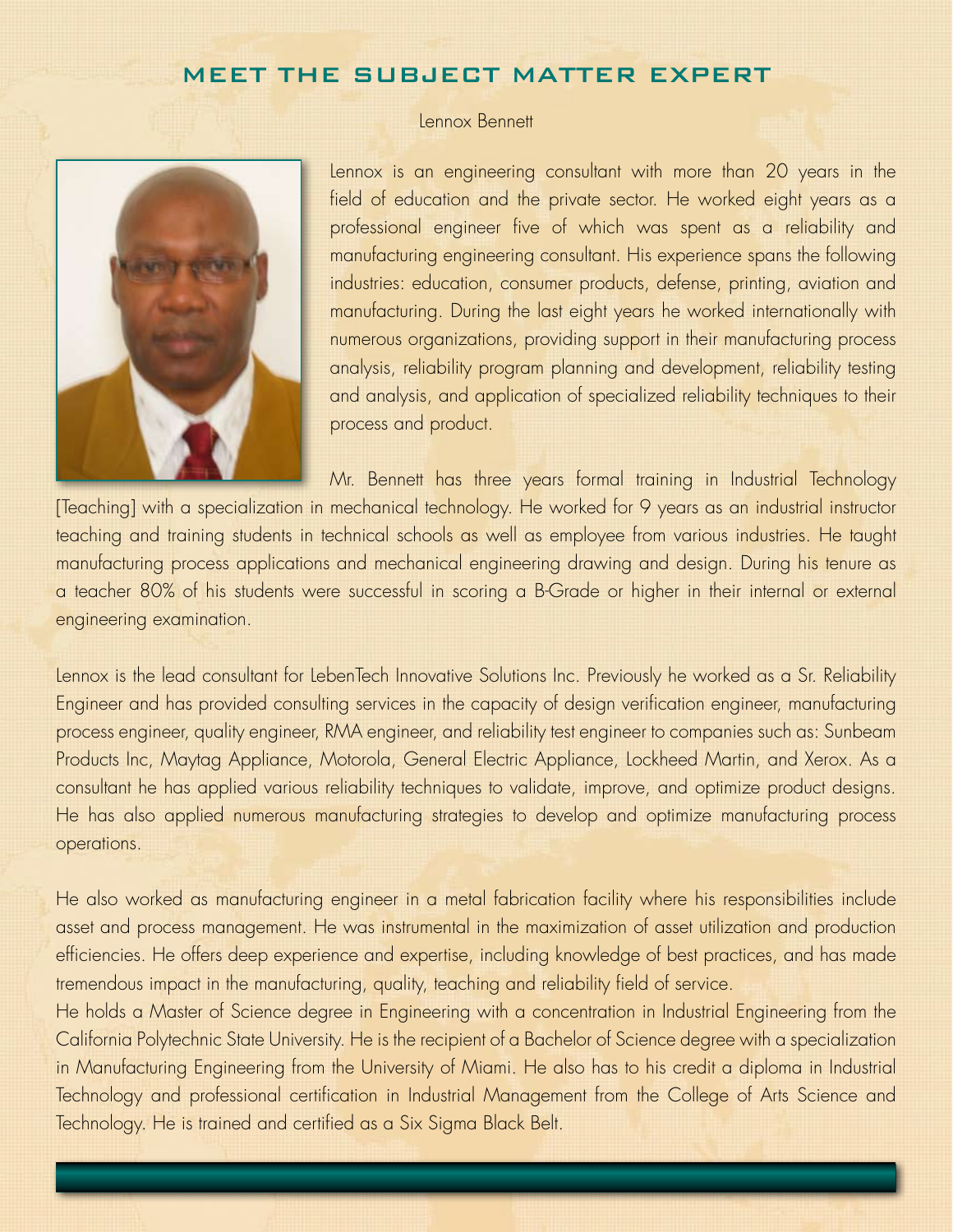# **RELIABILITY ENGINEERING APPLICATION FOR PRODUCTIVE SYSTEMS - Global**

Location to be determined

Workshop • Date to be advertised soon

# Prices and Offers

#### Early Bird Discount:

 $\Box$  I am registering 3 months before to save US \$ 250 off the seminar price.

| Seminar Information            | <b>Normal Price</b> |  |  |
|--------------------------------|---------------------|--|--|
| 4 Days Seminar                 | US \$1495           |  |  |
| Register on or 2 months before | US \$1295           |  |  |
| Register on or 1 month before  | US \$1395           |  |  |

# Delegate details

### DELEGATE 1  $\Box$  Mr  $\Box$  Mrs  $\Box$  Ms  $\Box$  Dr  $\Box$  Other

| Name:                                                                                                                                                                                                                                                                                              |                                                                                                      |  |
|----------------------------------------------------------------------------------------------------------------------------------------------------------------------------------------------------------------------------------------------------------------------------------------------------|------------------------------------------------------------------------------------------------------|--|
| Email: <u>__________________________</u>                                                                                                                                                                                                                                                           |                                                                                                      |  |
|                                                                                                                                                                                                                                                                                                    |                                                                                                      |  |
|                                                                                                                                                                                                                                                                                                    |                                                                                                      |  |
| Address: North Marian Maria Street (1987)                                                                                                                                                                                                                                                          |                                                                                                      |  |
|                                                                                                                                                                                                                                                                                                    | Postcode: Country: Country:                                                                          |  |
|                                                                                                                                                                                                                                                                                                    | Telephone: Fax: Fax: Elephone: Telephone: Telephone: Telephone: Telephone: Telephone: Telephone: Tel |  |
|                                                                                                                                                                                                                                                                                                    |                                                                                                      |  |
| Name of person completing form if different from delegate                                                                                                                                                                                                                                          |                                                                                                      |  |
| Signature: <u>University of the Signature:</u>                                                                                                                                                                                                                                                     | Date:                                                                                                |  |
| $\frac{1}{2}$ , and the set of $\frac{1}{2}$ , $\frac{1}{2}$ , $\frac{1}{2}$ , $\frac{1}{2}$ , $\frac{1}{2}$ , $\frac{1}{2}$ , $\frac{1}{2}$ , $\frac{1}{2}$ , $\frac{1}{2}$ , $\frac{1}{2}$ , $\frac{1}{2}$ , $\frac{1}{2}$ , $\frac{1}{2}$ , $\frac{1}{2}$ , $\frac{1}{2}$ , $\frac{1}{2}$ , $\$ |                                                                                                      |  |

I agree to LebenTech's payment terms

No. of employees: 0 1-3 0 3-5 0 5-10 0 10-15 Please indicate if you have already registered by Phone Fax Email Web Please note: If you have not received an acknowledgement before the conference, please call us to confirm your booking

# payment methods

**D By Cheque/Bank Draft:** made payable to LebenTech

**a** By Direct Transfer: Please quote with remittance advice

Bank No.: 267084131 Account No.: 0951345133

All bank charges to be borne by payer. Please ensure that Lebentech receives the full invoiced amount.

### **D** By Credit Card

| Please debit my credit card: $\Box$ Visa $\Box$ Matercard $\Box$ Amex |          |           |  |
|-----------------------------------------------------------------------|----------|-----------|--|
| Card No.                                                              |          |           |  |
| Expiration Date:                                                      |          |           |  |
|                                                                       |          |           |  |
| Cardholder's Name                                                     |          | Signature |  |
| Card billing address                                                  |          |           |  |
|                                                                       |          |           |  |
| Country                                                               | Postcode |           |  |
|                                                                       |          |           |  |

# payment terms

Payment is required within 5 working days on reciept of invoice. If a booking is received 10 working days before the seminar a credit card number will be taken to confirm your place. Likewise if full payment has not been received before the conference date.

# 5 WAYS TO REGISTER

| <b>Phone</b> | 954-796-7107            |
|--------------|-------------------------|
| Fax          | 954-323-4784            |
| Post         | 6342 West Sample Rd.    |
|              | Coral Springs, FL 33067 |
| Online       | www.lebentech.com       |
| <b>Email</b> | info@lebentech.com      |

# **TEAM DISCOUNT**

LebenTech recognises the value of learning in teams. Group bookings at the same time from the same company receive a discount:

• 2 or more 7% • 3 or more 10% • 5 or more 15% This offer is exclusive of the early bird discount. Call us for a special discount rate for teams of 10 and above (Not applicable to workshop only bookings).

# venue & Accomodation

#### **Venue: To be determinel**

**Accommodation:** Hotel accomodation and travel costs are not included in the registration fee. A reduced corporate room rate has been arranged at **\_** for attendees at this seminar. To take advantage of this special rate, please call the hotel directly at **\_**. Kindly mention that you are attending the Reliability Engineering Application for Productive Systems Seminar to obtain the special room rate.

## Seminar Documentation & Audio CD

- $\Box$  I am registering as a delegate, please send me an extra set of Seminar Documentation with Audio CD with a US \$50 discount: US \$300
- $\Box$  I cannot attend the event, please send me the Seminar Documentation and Audio CD at US \$350
- $\Box$  I cannot attend the event, please send me the Seminar Documentation only at US \$290

(Plus shipping and handling Jamaica US \$6, Trinidad US \$12 & other countries US \$30.)

(N.B. Advance orders will determine whether or not this conference will be recorded - Please enclose payment with your order.) Your order is risk free! If not satisfied simply return the product within 15 days for a full refund.

### Terms and conditionS

**Cancellation, Postponement and substitution policy** - You may subsittute delegates at any time. For cancellations received in writing more that seven (7) days prior to the Seminar, you will receive a 100% credit minus US\$100 service charge. For cancellations received less than seven (7) days prior to the event, no credit will be issued. In the event that Lebentech cancels an event, delegate payment at the date of cancellation will be credited to company. In the event that LebenTech postpones an event, delegate payments at the postponemet date will be credited towards the rescheduled date. If the delegate is unable to attend the rescheduled event, the delegate will receive a 100% credit representing payments made towards a future Lebentech event. This credit will be available for cancellation or postponement.

LebenTech is not reponsible for any loss or damage as a result of a substitution, alteration, cancellation or postponement of an event. LebenTech shall not assume no liability whatsoever if this event is altered, rescheduled, postponed or cancelled due to a fortuitous event, unforeseen occurrence or any other event that renders performance of this seminar inadvisable, illegal, impracticable or impossible. For purposes of this clause, a fortuitous event shall include, but shall not be limited to: an Act of God; governmental restrictions and/or regulations, war or apparent act of war, terrorism or apparent act of terrorism, disaster; civil disorder, disturbance, and or riots, curtailment, suspension, and/or restriction on trnasportation facilities/means of transportation, or any other emmergency.

**PROGRAM CHANGES** - Please note that speakers and topics were confirmed at the time of publishing, however, circumstances beyond the control of the organizers may necessitate substitution, alteration or cancellation of the speakers and/or topics. As miuch, LebenTech reserves the right to alter or modify the advertised speakers and/or topics if necessary. Any substitution or alteration will be updated on our web page as soon as possible. **Workshop changes** - Please note that the Seminar is subject to limited availability. Seminars

may be conducted as closed forums and as such LebenTech reserves the right to decline individual registration as necessary.

YOUR DETAILS - Please contact our help center (call 954-786-7107 or send an email to info@lebentech.com) and inform them of any incorrect details which will be amended accordingly. **DATA PROTECTION** - Personal data is gathered in accordance with the Data Protection Act 1964. Your details may be passed to other companies who wish to communicate with you offers related toour business activities. If youdo not wish to receive these offers, please tick the box below.

 $\Box$  Please do not pass my information to any third party. **LebenTech Innovative Solutions, Inc.** Company Registration No. 3, 243, 035